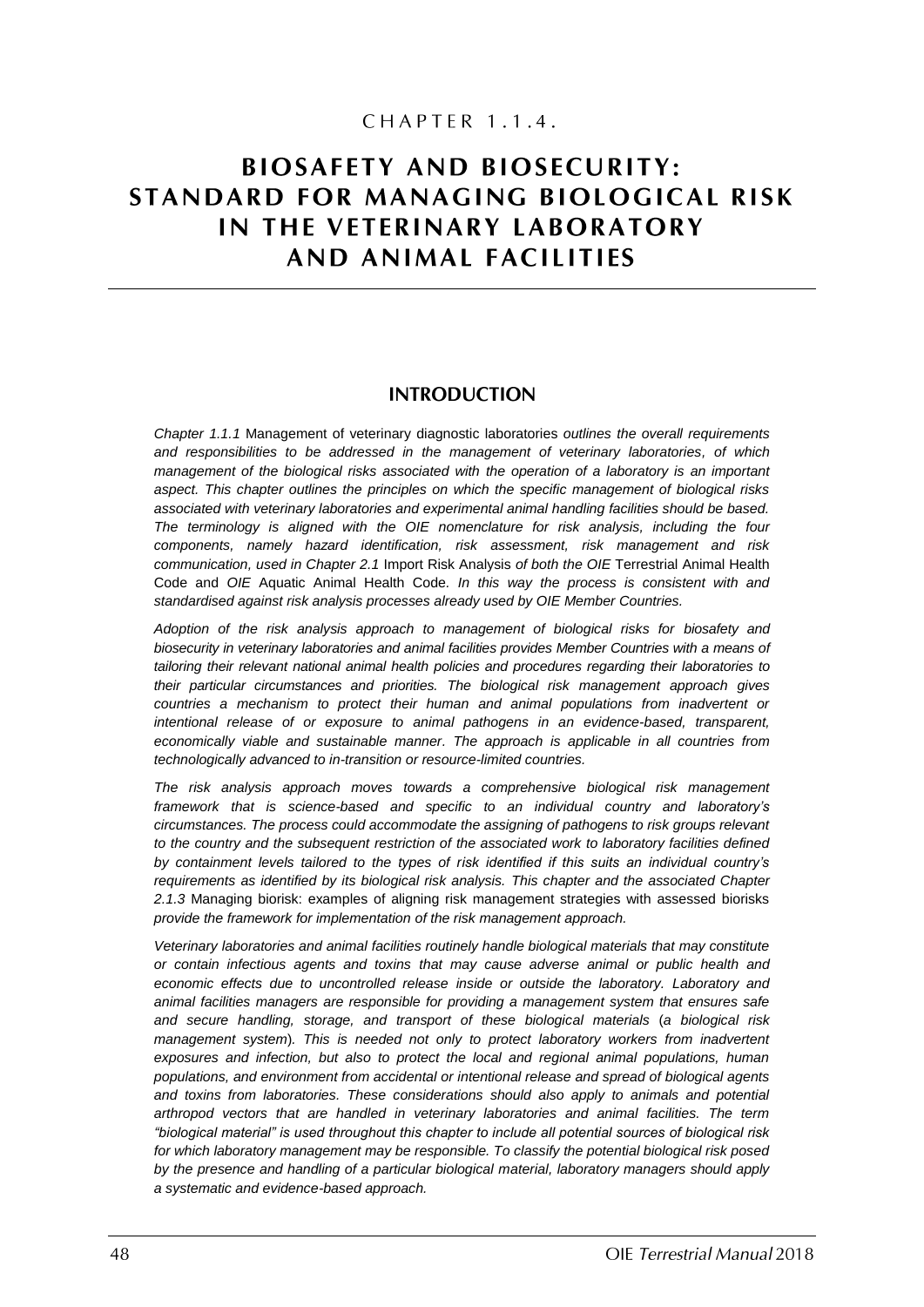*Biological risk analysis is the process of identifying and characterising health, safety, and security*  risks, followed by implementing, measuring the effectiveness of, and communicating the control *measures used to reduce those risks to acceptable levels*. *Risk analysis has been used effectively by individuals in business and finance, engineering, energy, and health industries to characterise and control inherent risks associated with their business practices. This chapter focuses on biological-related risks, recognising that additional health and safety concerns exist, and should be controlled within the laboratory environment, such as radiation exposures, chemical burns, or liquid nitrogen hazards. A laboratory biological risk management system includes the policies, responsibilities, and operational procedures used to support biological risk analysis and the resulting biosafety and laboratory biosecurity measures implemented to manage laboratory biological risks.* 

*Additional definitions and further explanation of the risk analysis principles and associated laboratory biological risk management system approach presented in this chapter can be found in the OIE* Handbook on Import Risk Analysis for Animals and Animal Products *and in the European Committee for Standardization* (*CEN*) *Workshop Agreement on Laboratory Biorisk Management. Following the overview presented in this chapter, a general guide for performing a risk analysis is included in Appendix 1.1.4.1. The types of biological hazards to be considered, the associated risks and the types of management strategies to be considered are provided in a table in Appendix 1.1.4.2. Chapter 2.1.3 contains worked examples based on hypothetical scenarios of how the checklist can be worked through for specific infectious hazards.*

# A. LABORATORY BIOSAFETY AND BIOSECURITY BACKGROUND

As outlined in Chapter 1.1.1 *Management of Veterinary Diagnostic Laboratories*, it is a standard for Member Countries having such facilities that they be managed within the context of a formally stated animal health policy that indicates clearly the purposes for which laboratory services are required. This animal health policy typically includes specific mention of the disease agents for which a diagnostic or research capability is required and allows for the subsequent design and development of a laboratory capability that is fit for purpose. The design of the laboratory capability will guide decisions regarding the use or avoidance of particular direct and indirect laboratory test methods that may involve the handling, propagation, and storage of particular infectious agents or toxins in the laboratory. This process should be expected to result in a list of the biological materials, including each specific infectious agent that will be held by the laboratory.

Biological risk assessments are undertaken to inform and determine the policy and procedures that in turn give confidence that the laboratory procedures for each of the biological materials handled by the laboratory pose negligible danger to a country's animal and human populations. The assessments of biological risk are usually taken at a national or jurisdictional level and may lead to national or jurisdictional standards or regulations for biological risk management that are followed by all veterinary laboratories and animal handling facilities in that country or jurisdiction. Agencies and laboratories responsible for biological risk analysis may make use of data, information and guidance available in published technical documents such as specific chapters of the OIE *Terrestrial Animal Health Code*, the *Aquatic Animal Health Code* and this *Terrestrial Manual* as well as publications from other internationally recognised bodies and organisations.

It is the intention of this chapter to provide countries and laboratories with a process that can be applied when developing standards, policies and procedures appropriate to their particular circumstances. It is additionally a requirement that the process be transparent to other Member Countries that may have a legitimate interest in the effectiveness of the management of laboratory biological risks in the particular country. Although this chapter is applicable to veterinary laboratories and animal handling facilities, it is noted that in the international context, issues that have an impact on public health are also subject to binding international agreement. Consequently, the veterinary biological risk analysis process must deliver outcomes in support of the particular country's obligations regarding zoonotic diseases, such as under the World Health Organization (WHO) International Health Regulations (IHR) (WHO, 2005). For countries in the process of developing their national standard, this chapter provides guidance for identifying and assessing the country's animal health risks and related laboratory management strategies.

Laboratory biosafety describes the principles and practices for the prevention of unintentional release of or accidental exposure to biological agents and toxins. Laboratory biosecurity describes the physical control of biological agents and toxins within laboratories, in order to prevent their loss, theft, misuse, unauthorised access or intentional unauthorised release. These and other terms are defined in the Glossary of this *Terrestrial Manual.*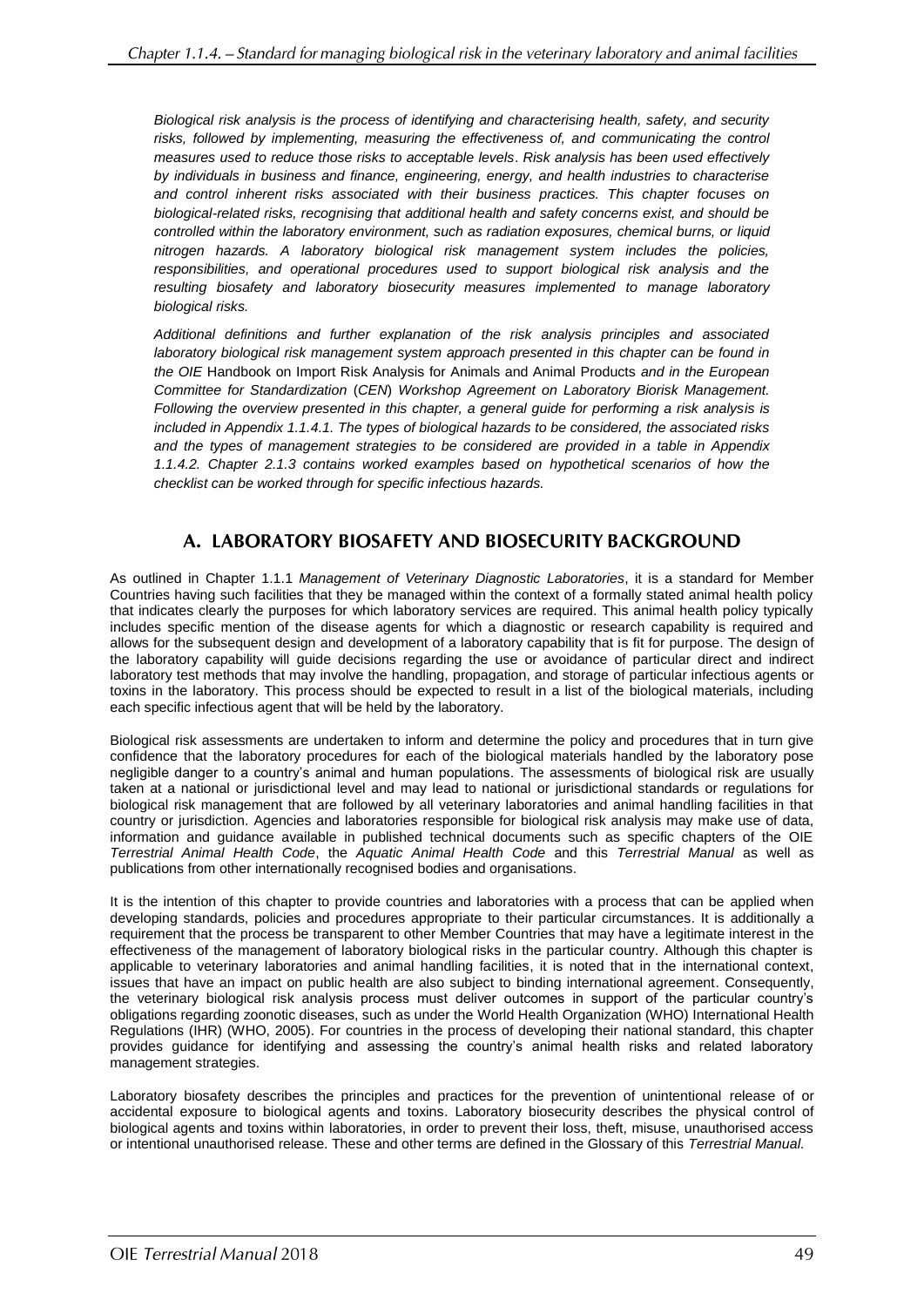Laboratory risk assessments are used to identify the specific biosafety and biosecurity measures needed to contain and work safely with specific biological agents and toxins in a laboratory or animal facility. The common practice of linking a biological agent to a specific level of biocontainment arises from the concept of identifying biological agents and toxins as *biohazards* and classifying the individual agents into one of four risk groups based on the potential to cause disease in an individual and in a community. The criteria used in risk group classification schemes, which although similar are not consistent between countries, typically include pathogenicity, mode of transmission, host range, the presence of vectors, existing levels of population immunity, availability of appropriate prophylaxis or treatment, density and movement of the host population, and related environmental factors.

Independent of the biological agent "risk group" classification process, biosafety level designations (alternately termed physical containment levels) were historically developed to characterise laboratories based on a composite of physical design features, facility construction, equipment, operational procedures, and laboratory practices required for working safely with the range of biological agents and toxins that pose varying levels of risk to individuals and to a community. Laboratory facilities have been designated by WHO as: basic – Biosafety Level (BSL) 1 (basic teaching and research); basic – BSL 2 (primary health services, diagnostics, research); containment – BSL 3 (special diagnostics, research); and maximum containment – BSL 4 (dangerous pathogens) (WHO, 2004). The biosafety level classification system has been questioned in that uniform standards and definitions are not used globally, therefore comparison of laboratories using the numerically designated classification schemes of different countries may not be equivalent or representative.

It is critical to note that the classification of specific biological agents into risk groups was never intended to equate directly with similarly designated laboratory biosafety levels; instead, the link between a specific agent and specific individual biosafety measures was intended to be determined by an assessment of biological risk associated with the presence and handling of the individual biological agent and the associated procedures used in the particular facility or environment. It is the individual biosafety and laboratory biosecurity measure or composite of measures, rather than a designated biosafety level, that guides a laboratory in the safe and secure handling of any individual biological agent or toxin. These specific biosafety and biosecurity measures are identified during a *biological risk assessment* which takes into consideration a laboratory's organisation, the facility, and the surrounding environment in which the biological agent or toxin is to be handled. Over time the role of formal risk assessments in selecting appropriate biological risk mitigation measures has been minimised or over-looked in many laboratories, and replaced by generic assignment of biological agents based on their risk group classification into laboratory facilities defined by one of the four biocontainment levels. Such practices do not necessarily lead to appropriate strategies for the informed management of biological risks.

Moreover the expense of building and of maintaining high level containment laboratories can be impractical or prohibitive for some countries, or may simply not provide the most practical and feasible means of managing a specific biological risk. A laboratory-specific biological risk assessment and associated laboratory risk control decisions based on the country or region's animal health strategy, including consideration of endemic disease status, environment, animal movement, trade arrangements, and geopolitical borders, tends to be both more practical and effective.

This chapter defines the terminology and approaches used in biological risk analysis, and in doing so provides a practical approach for countries, jurisdictions and veterinary laboratories to develop, implement, and maintain appropriate biosafety and laboratory biosecurity measures leading to a functional and efficient biological risk management system.

## **B. BIOLOGICAL RISK ANALYSIS AND BIOLOGICAL RISK MANAGEMENT SYSTEM**

Biological risk analysis includes identification of biohazards, a laboratory assessment followed by management of the associated biological risks, and biological risk communication. For veterinary laboratories, biological risk analyses focus on the potential for animal, human, and environmental exposures, including both intentional and unintentional release of biological agents and toxins from the laboratory. It is the laboratory's biological risk management system that ultimately provides laboratory managers, as well as the veterinary authorities of a country or jurisdiction, with a structured process for assessing, reviewing and controlling biological risks.

The laboratory's biological risk management system includes the policies, procedures, and operational components needed for identifying, determining the extent of, managing, and communicating disease and economic risks associated with a specific biological agent in the context of how that agent is handled, manipulated, and maintained in the laboratory.

It is the responsibility of the laboratory to ensure suitable methodologies for the allocation of actions resulting from biological risk assessments, including timelines, responsible persons, and that the associated reporting and approval mechanisms are identified, implemented, and maintained (CEN, 2011). This is accomplished through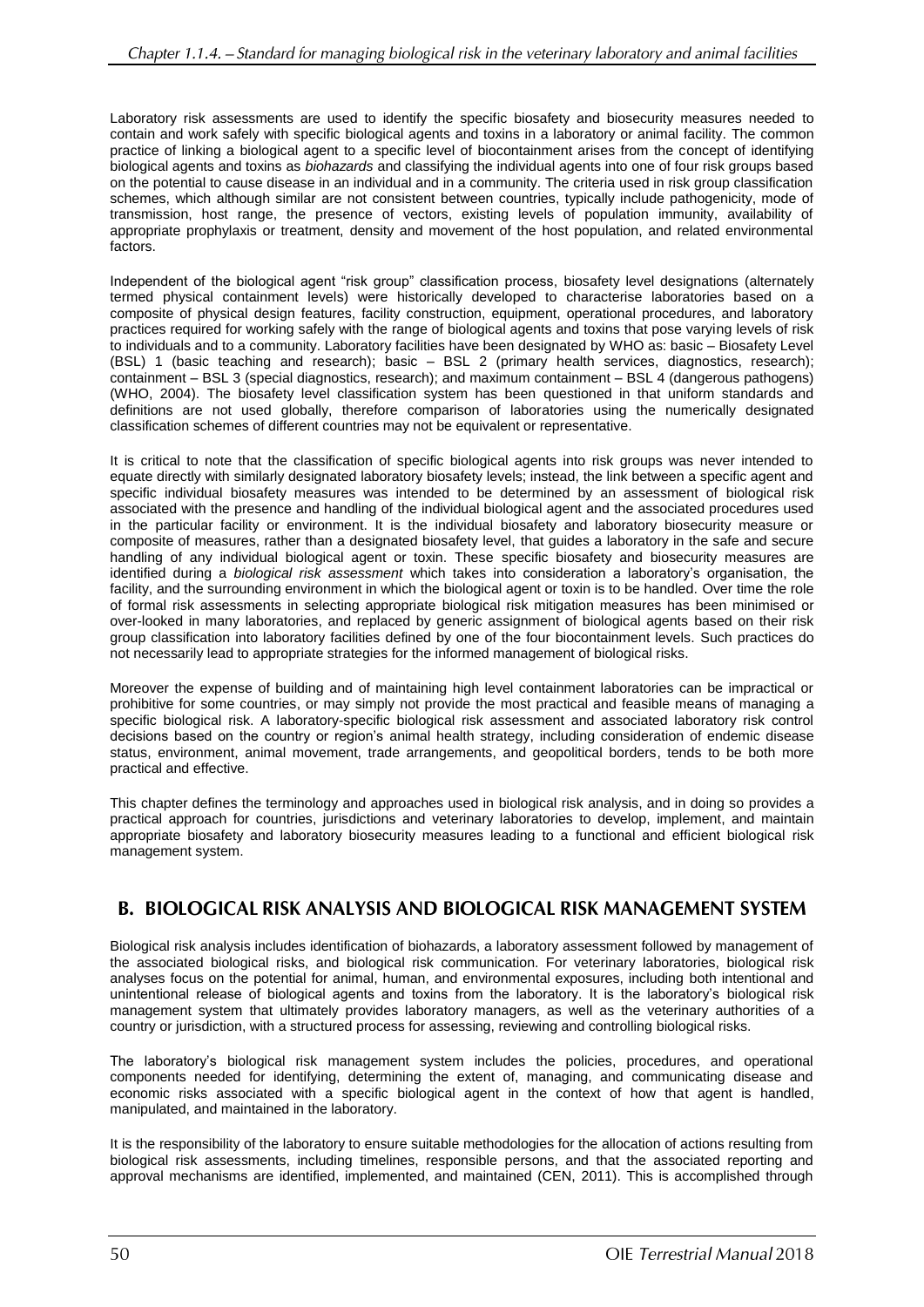the development of a risk management policy appropriate to the nature and scale of the facility, activities, and associated biological risks. The policy (or policies) is designed to (a) protect staff, contractors, visitors, the community, surrounding animal populations, and the environment from unintentional or intentional release of or exposure to biological agents and toxins stored or handled within the facility; (b) reduce to acceptable levels laboratory risks that may result in release of or exposure to biological agents by conducting risk assessments of laboratory facilities and work practices, identifying appropriate risk control measures, implementing, and monitoring those measures for effectiveness; and (c) effectively informing and communicating to employees and relevant stakeholders the findings and obligations of the risk management system.

A successful biological risk management system will have clear and unequivocal commitment by laboratory management, who ensure that roles, responsibilities, and authorities related to biological risk management are defined, documented, and communicated to those who manage, perform, and verify work associated with biological agents and toxins in the laboratory. Laboratory management will ensure (a) the provision of adequate resources; (b) prioritisation and communication of biosafety and biosecurity policy; (c) integration of biosafety and biosecurity practices throughout the laboratory; and (d) a robust process of monitoring and evaluation that identifies opportunities for improvement, determines root causes where unsatisfactory situations arise and revises policies and procedures to prevent recurrence. The ongoing verification and continual improvement of a laboratory's effectiveness in managing its risks is a key component of a complete and effective biological risk management system.

Each laboratory should appoint a biological risk management advisor who will report directly to senior laboratory management and have authority to lead the development and implementation of the biological risk management system, be responsible for developing and maintaining documentation for all aspects of the system, and for monitoring the system within the laboratory or facility. The biological risk management advisor is an individual knowledgeable about the laboratory facility, laboratory procedures used, and biological agents and toxins likely to be encountered in the particular laboratory. In smaller laboratories the biological risk management advisor may also have other roles or duties, often quality management or safety management. The designated biological risk management advisor will have the authority delegated from senior management to call for the cessation of work that is not compliant with the laboratory's biological risk policies and procedures.

The key functions of biological risk analysis are: (a) biohazard identification (i.e. what can go wrong?); (b) biological risk assessment (i.e. how likely is the hazardous event to occur and how severe would be the harm?); (c) risk management (i.e. how can those risks be prevented or minimised to acceptable levels?); and (d) risk communication (i.e. how was the risk identified, characterised and controlled?). In addition there is a need for (e) verification with continual improvement (i.e. are the biosafety and laboratory biosecurity measures effective in controlling the biological risk and can they be improved?). The organisational structure, responsibilities, policies, and practices that provide for these activities, comprise a laboratory's biological risk management system. It is important that all relevant regulatory requirements are identified and fulfilled within the biological risk management system. Legal requirements include any national, federal, regional, state, provincial, city and local regulations with which the laboratory is obliged to comply.

#### 1. **Biohazard identification**

The first step in the risk analysis process is identifying and documenting the potential laboratory biohazard(s). A *biohazard* can be any biological agent, toxin, or associated laboratory or animal facility procedure with the potential for causing harm or damage. During the biohazard identification process, it is necessary to identify biological agent characteristics that make the agent hazardous, and potentially make the agent attractive for malicious use or theft. Although not the focus of this chapter, it should additionally be noted that laboratories must be critically aware of all potential hazards (any source, situation, or act with the potential for causing harm) in the laboratory environment, and not just those that are specifically biological in nature. Examples would include electrical safety, physical safety or radiation hazards, and issues relating to utility failure, poor training, selection of suppliers, etc. that may not appear directly to link themselves to the biological agents and toxins, but that can result in release of a biological agent or toxin, as well as causing other harm.

A laboratory's risk management system should be complete in identifying and managing all hazards, including those outlined hereafter.

### 1.1. The inventory of biological materials held by and/or manipulated by the laboratory

All biological materials held by the laboratory must be known, recorded and individually addressed in the biological risk assessment process. The specific agents and toxins that a laboratory works with and the associated technical procedures used in that work must be recognised. This will be the primary focus of the biological risk assessment.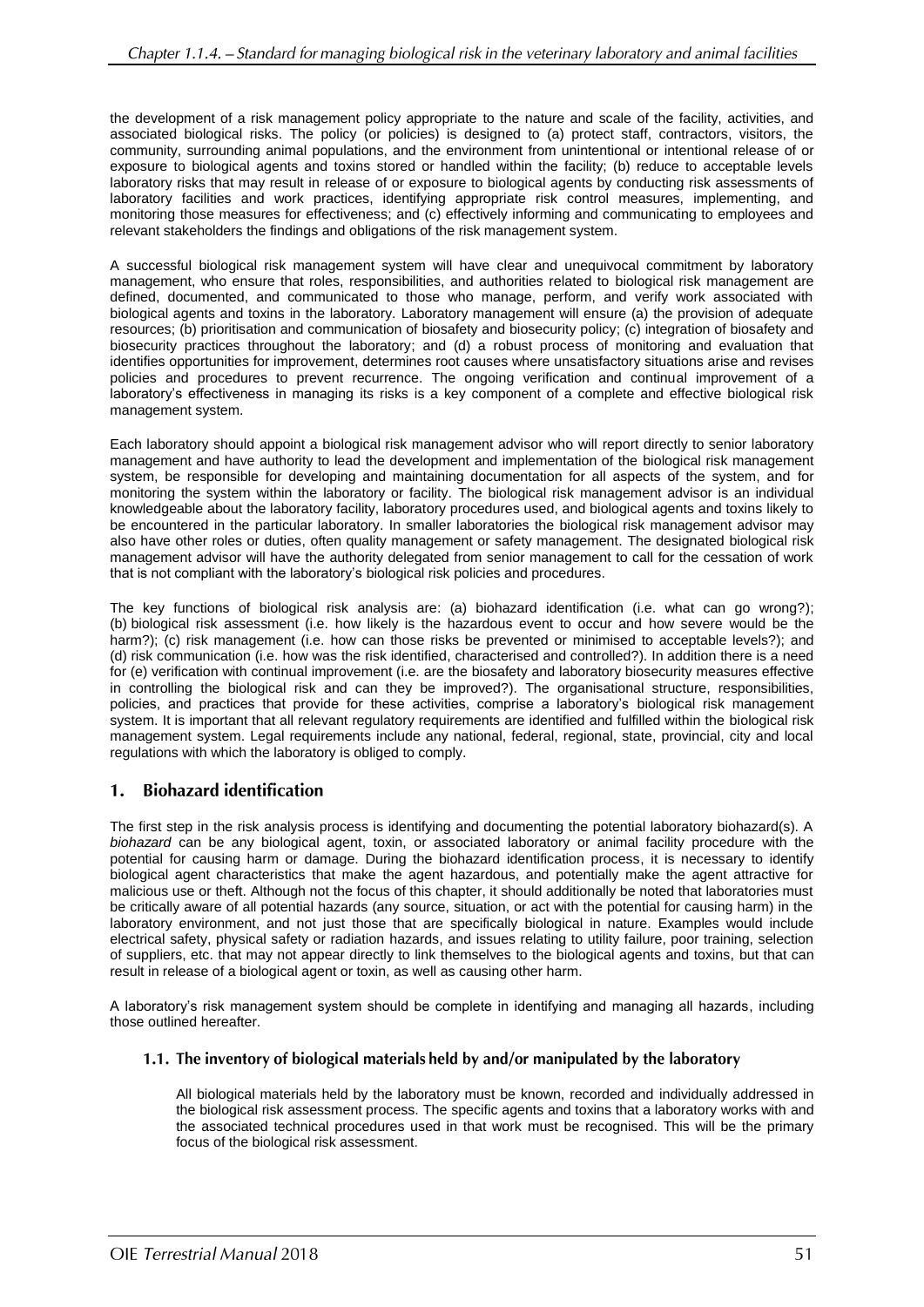### 1.2. Diagnostic specimens

Veterinary diagnostic centres routinely receive specimens that have been submitted because they are suspect for any of a variety of diseases. While the infectious nature of the specimens is unknown, diagnostic case materials may contain a variety of unknown agents, some of which could be extremely hazardous to human health or pose a significant threat to animal populations. Veterinary diagnostic laboratories have the responsibility to implement appropriate biosafety and laboratory biosecurity measures to minimise the risk of occupational exposure of employees, or of release and spread to the population of pathogens that may be contained within diagnostic specimens. Initial laboratory processing of all unknown diagnostic specimens must be carried out with the assumption that an infectious agent or toxin likely exists in the specimens submitted. Until the specimen has been characterised as non-infectious, it is important that veterinary laboratories take adequate precautions to prevent exposure via percutaneous and mucous membrane routes, and particularly through inhalation and ingestion. Once a specific agent or toxin has been identified by the laboratory, further work is carried out using relevant biocontainment and risk controls.

### 1.3. Transportation and storage of pathogens

Requirements used for the safe and secure transportation of specimens are given in Chapter 1.1.3 *Transport of biological materials*. Storage of viable agents is a common laboratory and animal facility practice, and therefore a biohazard, in most if not all veterinary laboratories and animal facilities. The risks associated with accidental contact or unauthorised access to biological agents and toxins must be addressed within the storage facility and inventory system. As noted previously, it is an important biosecurity responsibility of veterinary laboratories and animal facilities to identify and to minimise any risk of release of pathogens into human and animal populations, either domestic or wild.

### 1.4. Physical and chemical hazards

Physical and chemical hazards associated with routine laboratory and animal-use manipulations cannot be ignored during biohazard identification exercises. The laboratory and animal facility must identify these hazards within their facility in order to ensure that their biosafety programmes adequately protect laboratory workers. Examples of hazards routinely found in veterinary laboratories include handling and disposal of glass, needles, and sharp instruments; burns from hot solids, liquids, or from radiation, and burns and asphyxiation risks associated with liquid nitrogen; explosion risks associated with incorrect or non-compatible storage of chemicals; and exposure or repeated exposure (doseeffect) to mutagenic, carcinogenic, and toxic chemicals through respiratory and percutaneous routes.

### 1.5. Laboratory animals

Work with laboratory animals is also an important laboratory hazard. Laboratory animals can generate large amounts of infectious agent, as well as pose risks associated with the potential for bites, scratches, kicks, and related injury to care-takers and laboratory workers. Expanded information on health and safety in laboratory animal facilities is available (Wood & Smith, 1999).

#### $2.$ **Biological risk assessment**

The laboratory's approach to biological risk assessment is a component of the laboratory's risk management policy that defines the scope, nature, and timing of assessments so that the process is proactive rather than reactive. Following identification of the biohazard, the next step in the biological risk assessment process is determining the likelihood and potential severity of consequences or harm associated with that biohazard. Severity (or harm) can be thought of as the biological, environmental, and economic impacts associated with a release of and exposure to the biohazard. The severity of harm associated with animal pathogens and toxins will include human and animal disease, as well as economic losses associated with local, national, regional, and international restrictions on animal movement and on commerce associated with animals and animal products.

*Risk* is defined as a combination of the likelihood (probability) of the occurrence and the severity of harm (or consequence); the term biological risk is used where the source of harm is a biological agent or toxin. At this point in the biological risk analysis process (see Flowchart 1), the laboratory with the assistance of their biological risk management advisor*,* will evaluate the individual facility, human resources, protocols, methodologies and procedures to determine how the biohazard is to be handled and manipulated in their specific circumstances; in addition to assessing the surrounding environment, including identifying susceptible species and the specifics of the biological agent's transmission in order to determine the likelihood and severity of harm (see Appendix 1.1.4.2).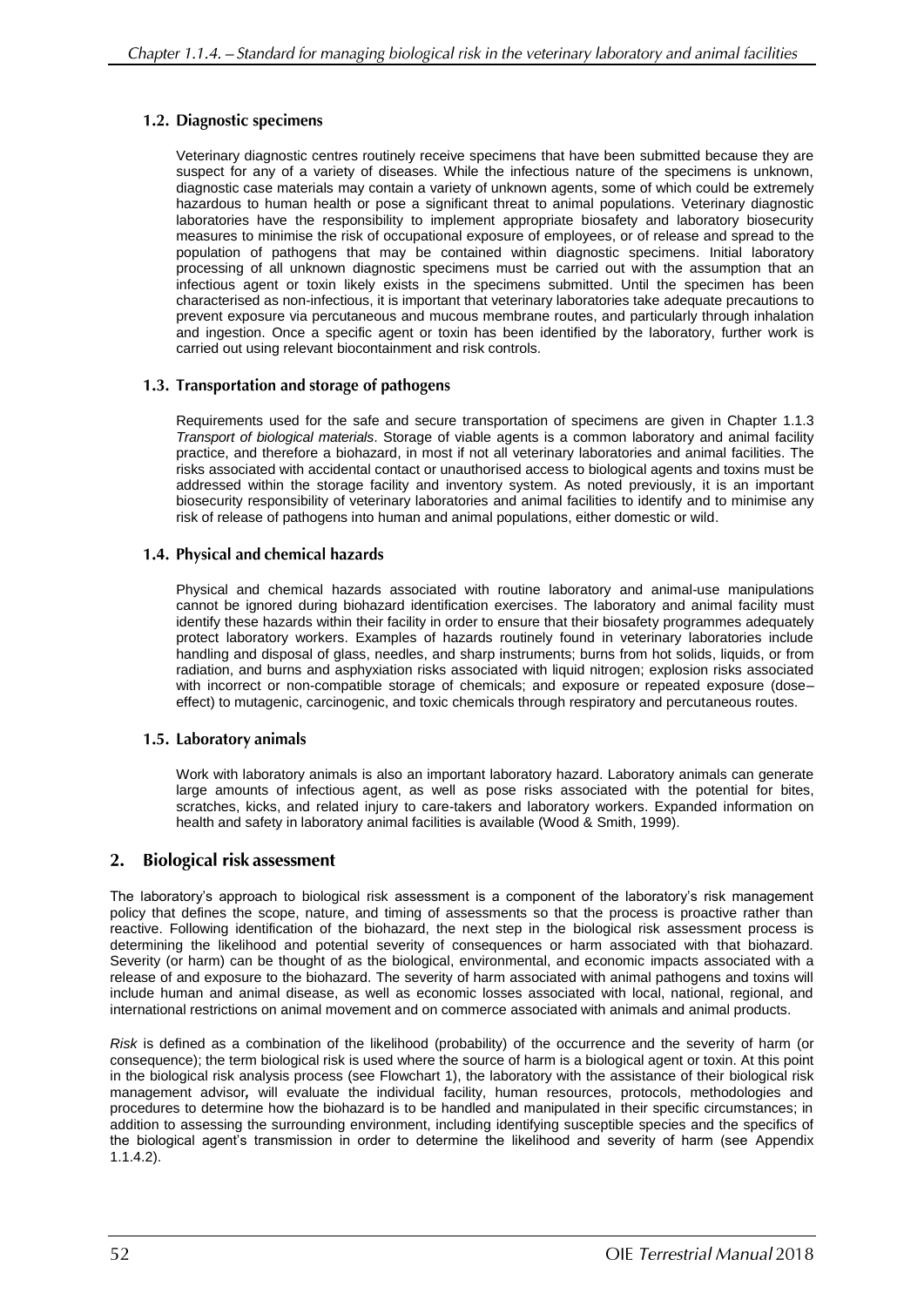A comprehensive biological risk assessment includes evaluation of both biosafety and laboratory biosecurity practices. Biosafety addresses risks associated with exposure to, or accidental release of the biological material, while laboratory biosecurity addresses potential for theft, misuse, or deliberate release. A comprehensive risk assessment would include consideration of all relevant items that could be at risk for theft or misuse (e.g. electronics, computers, balances) that make the facility a target for theft. It is necessary to consider both biosafety and laboratory biosecurity to ensure that risk control measures implemented are not in conflict with each other and that any one control measure does not compromise others.



Flowchart 1: Biological risk analysis process

**Note:** The biological risk management process should address all laboratory processes and procedures associated with the specific hazard (biological agent or toxin). The biological risk assessment and biological risk control planning involves a team of individuals who understand the organisational aspects of the laboratory, the biology and pathogenesis of the agent, and the impacts of exposures and accidental or intentional release of the biological agent or toxin.

The biological risk assessment may be quantitative, using mathematical models (OIE, 2010b), or may be qualitative (CEN, 2011; OIE, 2010a). For the qualitative biological risk assessment approach discussed here, both likelihood and severity are given a non-numerical score or ranking, which allows a form of "quantifying" the biological risk by using qualitative definitions such as low, moderate, and severe or other non-numerical equivalents. The rankings determined for likelihood and severity of harm will help the laboratory further characterise its biological risks in order to determine the biosafety and laboratory biosecurity control measure(s), the necessary redundancy in controls, and the overall financial investment that will be appropriate to mitigate their specific biological risks.

Resource utilisation and financial investments in biological risk control measures should be proportionate to the biological risks identified in the assessment process ('protect pencils like pencils and diamonds like diamonds'). For example, one outcome of biological risk assessment is a very low likelihood score (e.g. unintentional release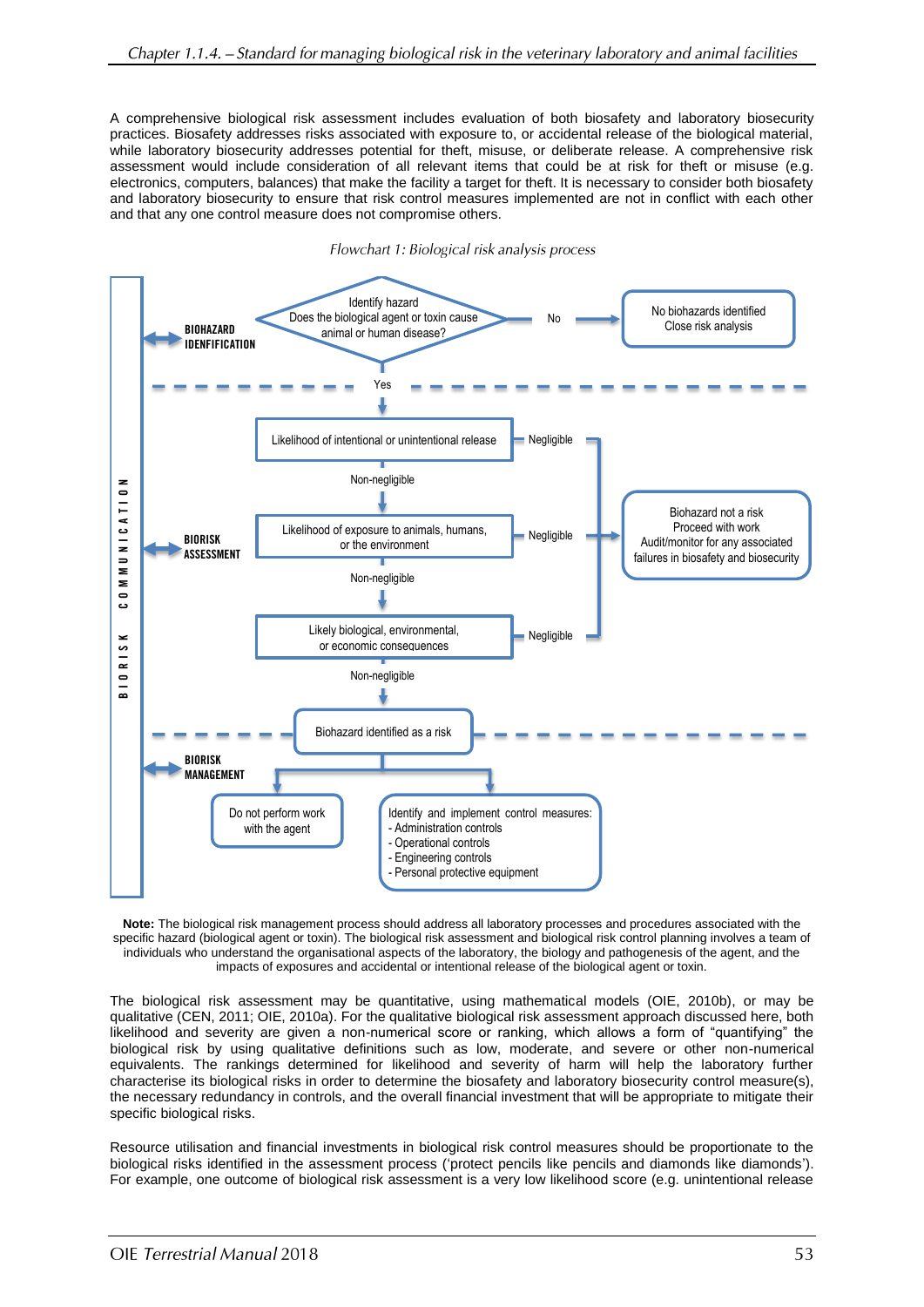of the agent from laboratory containment via some specified process, such as waste treatment), with an extremely high severity score (e.g. release of a non-endemic biological agent with high transmissibility paired with high morbidity or mortality in a susceptible population, loss of trade status, and severe social and economic impacts). In such a case, the laboratory may determine that there are no available mitigation or combination of biosafety and biosecurity measures that would be sufficient to justify handling the biological agent in their facility. The same scenario occurring in a country or region where the agent is endemic may result in the same likelihood ranking, but carry a significantly lower severity ranking. This country could justify an investment for determining and then implementing appropriate biosafety and laboratory biosecurity measures to decrease the likelihood of an unintentional release to an acceptable minimum level.

Where it is determined for a specific biological agent or toxin that there is no severity of harm associated with exposure or release, the biological risk assessment can be concluded.

#### <sup>3.</sup> **Biological risk management**

Where the biological risk assessment identifies unacceptable biological risks, the laboratory is responsible for responding by not handling or storing the specified agent in its facility (elimination of the hazard); by using alternative technical procedures (substitution); or by identifying, implementing and maintaining appropriate biosafety and laboratory biosecurity measures. The response to a biological risk assessment requires documentation of the timelines for action, assignment of responsible persons, and the associated reporting and approvals. Dependent on the outcome of the biological risk assessment (likelihood and severity rankings), the laboratory managers working with the biological risk management advisor will identify which biosafety and biosecurity measure(s) are appropriate and feasible for use within the laboratory or animal facility in order to prevent release of and exposure to the biohazard. The principal routes for exposure and release of biological agents and toxins from laboratory environments include:

- i) personnel via surface contamination, infection, or intentional acts allowing release;<br>ii) aerosol;
- aerosol:
- iii) liquid and solid waste;<br>iv) equipment and materia
- iv) equipment and materials;<br>v) specimens and reagents:
- specimens and reagents;
- vi) release via research animals or disease vectors.

To protect biological agents and toxins from unauthorised access or use, the laboratory should additionally consider laboratory security. In general, the components of laboratory security include

- i) physical security (e.g. building structure, lockable doors);
- ii) personnel (including steps taken to ensure an employee does not pose a safety or security risk);
- iii) material control and accountability (inventory control and storage records);
- iv) information and information technology security;<br>v) security of materials during transportation (ensu
- security of materials during transportation (ensuring the biological material is not subject to theft or diversion during transportation within a facility or between facilities).

In the absence of elimination or substitution as a possible risk control strategy, a strategy that includes administrative, operational, engineering, and personal protective equipment (PPE) controls is used to prevent exposures and accidental or intentional release. The different control approaches are complementary and are used in combination to accomplish appropriate risk reduction. A most basic biosafety and biosecurity programme will ultimately require implementation, at varying degrees, of all the different types of control strategies.

- i) *Administrative controls:* qualified and suitable personnel; training and verification of competency of staff in the safe and secure handling of biological agents and toxins, in applicable technical procedures, and in use of PPE and equipment; health and safety programmes; prophylactic health care including vaccinations; emergency response and contingency plans; incident and accident investigation programmes; current biological agents and toxin inventory and inventory management requirements including access, storage, transfer, destruction, and audit; waste management policies; and security policies including facility security, visitor access, personnel security, access to biological agents and toxins; and information security.
- ii) *Operational controls:* Standard Operating Procedures for all safety and laboratory biosecurity-relevant processes including Good Microbiological Technique (GMT); disinfection and decontamination practices; transport procedures; general laboratory safety; specimen and reagent handling and storage practices; waste management practices including disinfection and inactivation; emergency exercise drills; and accident/incident reporting, response, and review protocols.
- iii) *Engineering controls:* physical features of the facility including ventilation and air-flow, barrier walls and shields, and separation of incompatible activities; equipment and equipment maintenance, calibration and certification; and physical security such as access restrictions, perimeter fences, facility and equipment locks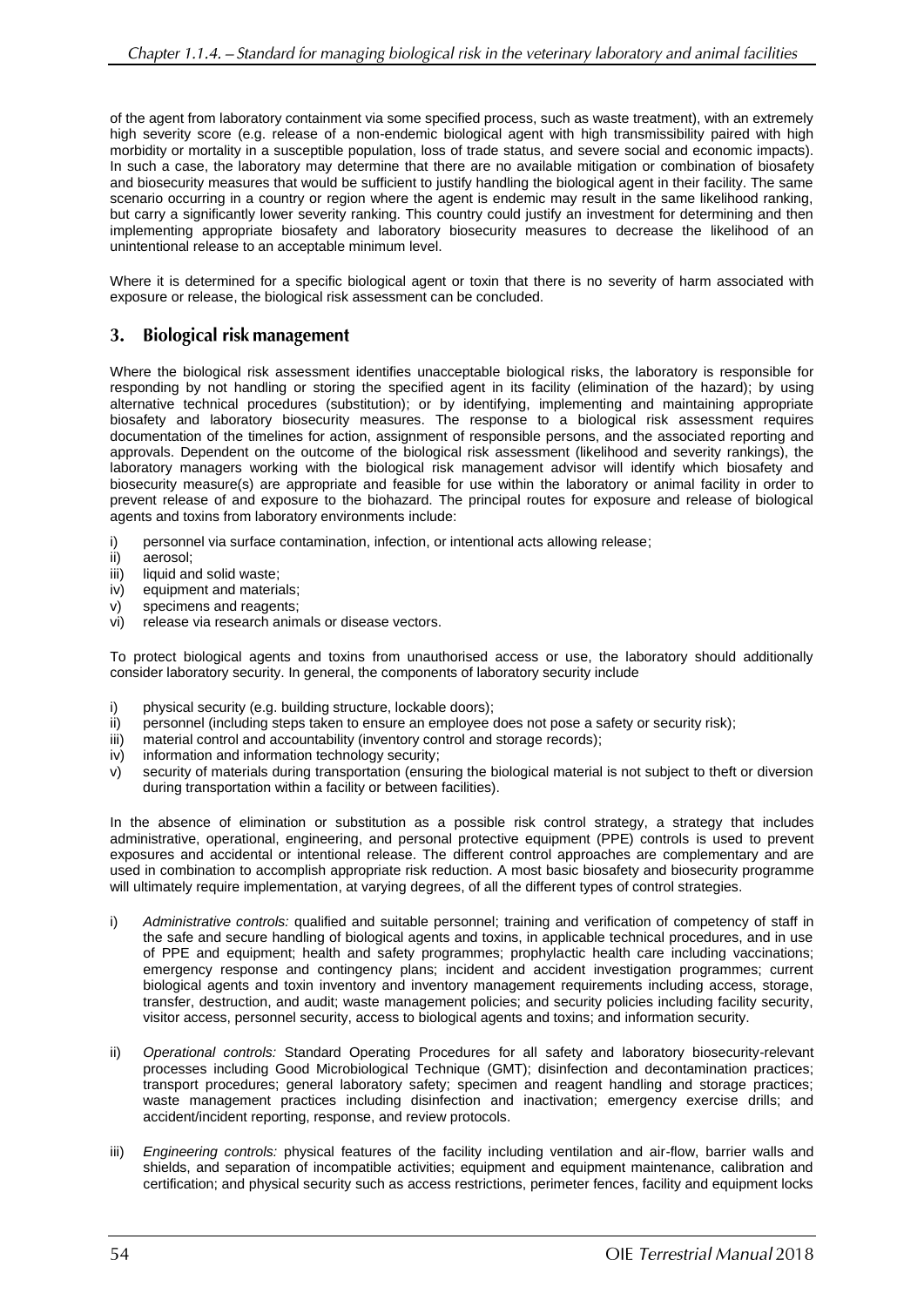with key control protocols, badge readers, detectors and sensors, or biometric devices. The laboratory must have measures to ensure that all changes to the facility associated with design, operation, and maintenance are documented and that documentation is used to update prior biological risk assessments that may be affected by the change. Engineering controls include the following principles of containment:

- a) *Primary containment layers* are those that enclose the biological agent or toxin within sealed containers or in a Class I, II or III biosafety cabinet. Biological biosafety cabinets must be installed and certified in accordance with the national or manufacturer's standards to ensure effective functioning. Class I cabinets provide personnel and environmental protection. The contents of Class I cabinets are not protected from environmental contamination. Class II cabinets draw a curtain of sterile air over the contents of the cabinet and exhaust through high efficiency particulate air (HEPA) filters in order to protect the contents of the cabinet, personnel, and the environment. Class III cabinets are gas-tight and designed for maximum containment. Class III cabinet engineering (e.g. attached gloves, dunk tanks, etc.) and protocols for use prevent direct contact with hazardous materials and air. In the case of infected animals, the agent is enclosed by physical containment in specially constructed rooms where all wastes are treated and air is filtered.
- b) *Secondary containment layer*s enclose infected materials and individuals working with infected materials within a closed and controlled physical environment that treats solids, fluids, and air using validated filtration and treatment procedures that remove or inactivate live agents.
- c) *Tertiary containment layer*s are those designed to prevent contact between biological agents and susceptible species using appropriate measures that physically restrict exposure to susceptible species.
- iv) PPE: body protection (i.e. clothing), hand protection (i.e. gloves), eye protection, and respiratory protection.

Laboratory biosafety should be based on a solid foundation of good microbiological practices in the laboratory to which all laboratory work conforms. The essential requirements for any work with infectious agents or specimens likely to contain infectious agents, however innocuous the material may seem, are as follows:

- i) The laboratory should be easy to clean, with surfaces that are impervious to water and resistant to chemicals used in the laboratory. There shall be a hand-wash basin, emergency shower, and eye wash station in each laboratory suite as appropriate for the chemicals and other hazards present. Procedures shall be established for frequent cleaning and disinfection of the work area during and at the end of the work period;
- ii) Personnel access to the work area should be restricted (security measures such as controlled access may be necessary with higher risk agents);
- iii) Basic PPE such as long-sleeved laboratory coats or gowns, closed-toe footwear, disposable gloves, and safety glasses, shall be worn in the laboratory and removed when leaving the laboratory. Masks, including face shields and oro-nasal respirators may be required as determined by the specific risk assessment;
- iv) The laboratory door should be closed when work is in progress, and appropriate access restriction, warning, or biosafety signage clearly visible;
- v) While forced ventilation is not a baseline requirement, appropriate ventilation shall be provided for the health and well-being of the workers and as required by risk assessment;
- vi) Food (including chewing gum, candy, throat lozenges and cough drops) and drinks shall not be stored or consumed in laboratories; smoking or application of cosmetics shall not take place in the laboratory;
- vii) Pipetting shall not be done by mouth;
- viii) Care shall be taken to minimise the production of aerosols;
- ix) Emergency response plans should be developed to deal with the biohazard of any safety or security incident. Items addressed in the plans should at a minimum include having effective disinfectants and instructions available for cleaning spills, removal and decontamination of contaminated protective clothing, washing of hands, and cleaning and disinfection of bench tops;
- x) Used laboratory glassware and other contaminated material shall be appropriately identified (labelled) and stored safely. Materials for disposal shall be transported without spillage in robust containers. Waste material should be autoclaved, incinerated or otherwise decontaminated or inactivated before disposal. Reusable material shall be decontaminated by appropriate means;
- xi) No infectious material shall be discarded down laboratory sinks or any other drain;
- xii) Any accidents or incidents shall be recorded and reviewed with the biological risk management advisor to assist in continually improving the biological risk management system;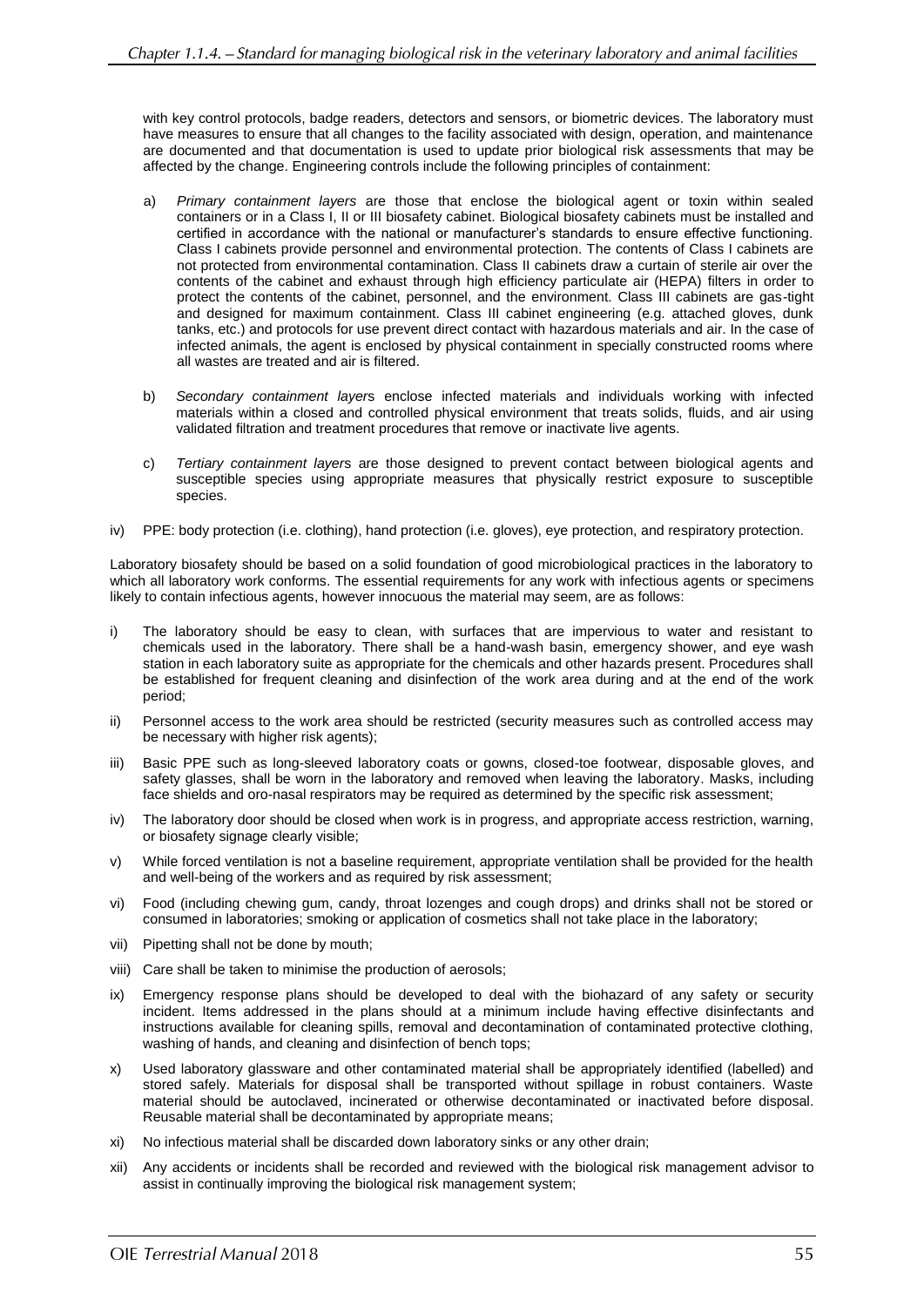xiii) Workers shall be appropriately trained and verified as competent to perform the tasks assigned.

The risk assessment process is used in determining the appropriate biosafety and laboratory biosecurity controls required for the biohazard (biological agent or toxin) and laboratory or animal facility procedure in question.

#### $\boldsymbol{4}$ . **Risk communication**

Laboratory risk communication is a continuation of hazard identification, risk assessment and risk management processes, and is an integral component of incident or outbreak preparedness and response planning. With the understanding that the laboratory's stakeholders and the public are entitled to information that impacts on their own health and the health of their animals, risk communications are designed to inform the laboratory's stakeholders about technical practices and decisions used for handling biohazards and for responding to incidents that may arise from release of and exposure to those biohazards. As laboratories handling animal pathogens and toxins are a critical component of a country or region's veterinary infrastructure, it is critical that the laboratory biological risk management process be thorough, objective, transparent, and clearly communicated (Covello & Allen, 1988).

Effective risk communication should be designed to establish a common understanding among the laboratory and associated stakeholders of the biological risks, biological risk control measures (biosafety and laboratory biosecurity practices implemented), as well as the benefits of working with the identified biohazard. This common understanding not only builds trust, but is critical for effectively responding to potential incidents and enabling impacted individuals and agencies to make informed decisions when working with the laboratory. Risk communication should be provided in a format and language that is tailored to the intended audience, whether policy-makers, disease control authorities, animal care providers, or the public, in order to provide the information in a clear and understandable manner. Effective biological risk communication requires that the complexities of technical language, scientific data, assumptions, and the justification for assumptions used in the biological risk assessment be fully documented.

In general, an initial laboratory biological risk communication is directed toward the appropriate health and disease control authorities and will identify; (1) the biohazard (biological agent or toxin); (2) the benefits to the stakeholder gained by the laboratory working with the biohazard; (3) information indicating that a biological risk analysis was performed and is documented; and (4) information indicating that the laboratory has biosafety and laboratory biosecurity measures in place to mitigate against accidental or intentional release of the biological agent or toxin.

In preparedness for of an accidental or intentional release of the agent, the laboratory should additionally be prepared for incident and incident response communication. Among the documents that the laboratory should generate prior to initiating work with a biohazard are (1) documentation of the roles and responsibilities of individuals involved in drafting, reviewing, approving, and distributing laboratory information and official communications, (2) a contact list containing the names, phone numbers, email addresses or other information as appropriate for those agencies and individuals to be notified, and (3) an incident response plan in the unlikely event of accidental or intentional release of the biological agent or toxin.

Contact lists should include (1) national, regional, and local disease control authorities (Veterinary Health and Public Health), as appropriate, (2) security authorities, as appropriate, for specific biothreat agents and risks, (3) the responsible physician or occupational health programme to be notified of human health-related agents, biological risks, and at-risk staff, and (4) stakeholders, including potentially impacted laboratory affiliates, e.g. shippers, rendering and waste disposal plants, janitorial staff, non-technical laboratory staff, potentially impacted local animal owners and industries.

#### 5. Verification, corrective actions, and continual improvement

Biological risk management is an ongoing process in which specific biosafety and laboratory biosecurity measures are regularly monitored to ensure they are working as expected. The laboratory facility, management practices, and procedures should also be regularly reviewed to ensure that changes have not altered previously defined risks. Routine audits should be scheduled and conducted to document effectiveness of the implemented biosafety and laboratory biosecurity measures, to identify areas of noncompliance that need to be documented and corrected, and to identify areas for improvement. The process requires that the laboratory verify and document that the control measures implemented (e.g. administrative, operational, engineering, and PPE) effectively mitigate release of and exposure to the targeted biohazards. In a simple example: if during a laboratory assessment, the risk of release was defined as theft due to inadequate physical security, and the biosecurity control used was placement of a lock on the storage freezer, the laboratory administration would want to verify that the control implemented, locking the freezer, had mitigated the risk of theft. Assuming the administration found that the freezer key was kept on an accessible hook near the freezer, the risk of theft had not been adequately controlled and a corrective action would be implemented (e.g. additional or alternative choices of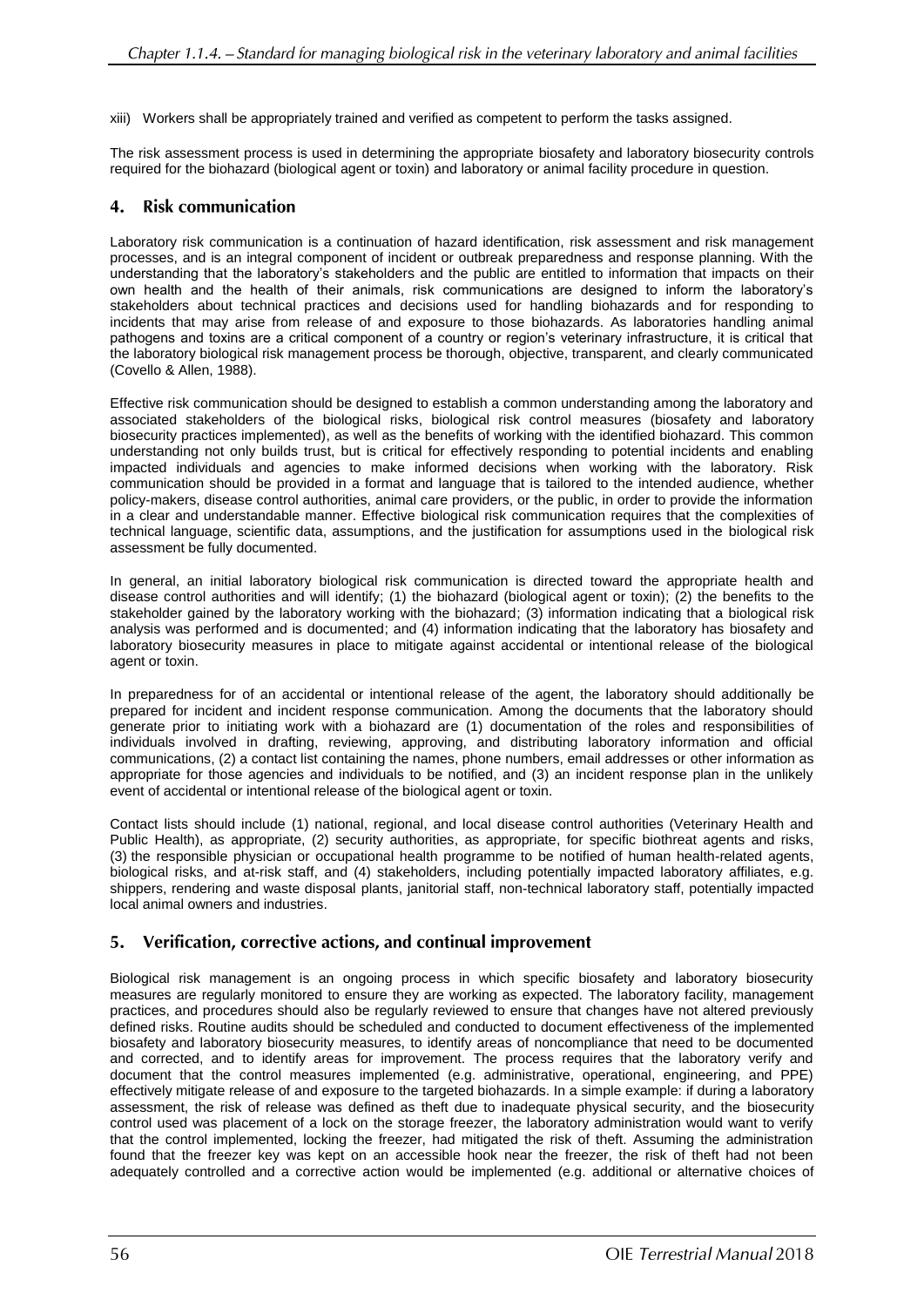biosecurity control measures, such as implementing added policy and procedures managing access to the freezer key).

It is the responsibility of laboratory managers to continually review and improve the laboratory's effectiveness through the use of documented policy and procedures, training of personnel and verification of competence, selfaudit and external audit, where appropriate, corrective and preventive actions, and routine management reviews. The cycle of assessing biological risks, implementing control measures, verifying effectiveness, and correcting any weaknesses follows the same pattern used in well-functioning quality management programmes. Chapter 1.1.5 *Quality management in veterinary testing laboratories* provides an overview of the subject; the CEN *Workshop Agreement on Laboratory Biological Risk Management* details the components of a comprehensive biological risk management system (CEN, 2011).

## C. TECHNICAL GUIDANCE AND ASSESSMENT TOOLS

Technical advice and the level of detail needed for selecting individual laboratory and animal facility risk control measures is available through a number of published veterinary health and public health resources, including the WHO Biosafety Manual (WHO, 2004), CDC Biosafety in Microbiological and Biomedical Laboratories (CDC, 2009), Canadian Biosafety Standard and Guidelines (Government of Canada, 2013), Biological agents: Managing the risks in laboratories and healthcare premises (HSE, 2005), Laboratory Biosecurity Handbook (Salerno & Gaudioso, 2007), among others. Assessment tools such as the Food and Agriculture Organization of the United Nations (FAO) LMT (Laboratory Mapping Tool) and the Laboratory Assessment Checklists included in the WHO and CDC Biosafety Manuals, which are used for documenting a laboratory's capabilities and for monitoring compliance with laboratory management standards and good laboratory practices are additionally useful for both external and self-assessments.

## D. CONCLUSION

The role of veterinary laboratories is to function as an integral component of a documented national animal health strategy to protect the health and well-being of local, national, regional, and global animal populations and associated commerce as well as protecting public health from biological risks of animal origin. The national animal health strategy will determine the biological materials, and particularly the infectious agents, for which the country's laboratories must maintain a capability.

Within the veterinary laboratory and animal facility environment there will be the inevitable presence and handling of biological materials that can pose biological risks for both animal and human populations. It is therefore of critical importance that laboratory and animal facility managers ensure that biological risks in their facility are clearly identified, understood, controlled, and communicated to the appropriate stakeholders. It is likely, and recommended, that these risks will be managed within the context of national regulations so that laboratory biological risk management strategies are consistent within countries. The standards communicated in this chapter apply to the development of national standards for managing the biological risks associated with laboratories as much as to the development of biological risk management systems within individual laboratories.

The discipline of biological risk analysis, paired with a comprehensive biological risk management system, allows those responsible to assess and document the laboratory biosafety and biosecurity practices which are used to provide appropriate controls, thus assuring adequate biosafety and laboratory biosecurity. A complete and functioning laboratory biological risk management system will help ensure that the laboratory is in compliance with applicable local, national, regional, and international standards and requirements for biosafety and laboratory biosecurity.

### **REFERENCES**

CDC (CENTERS FOR DISEASE CONTROL AND PREVENTION) (2009). Biosafety in Microbiological and Biomedical Laboratories, 5<sup>th</sup> edition. HHS Publication No. (CDC) 21-1112. US Department of Health and Human Services, Public Health Service, Centers for Disease Control and Prevention, National Institute of Health, US Government Printing Office.

CEN (EUROPEAN COMMITTEE FOR STANDARDIZATION) (2011). CEN Workshop agreement (CWA) on Laboratory Biorisk Management (CWA 15793). CEN Management Centre: Avenue Marnix 17, B-1000 Brussels, Belgium.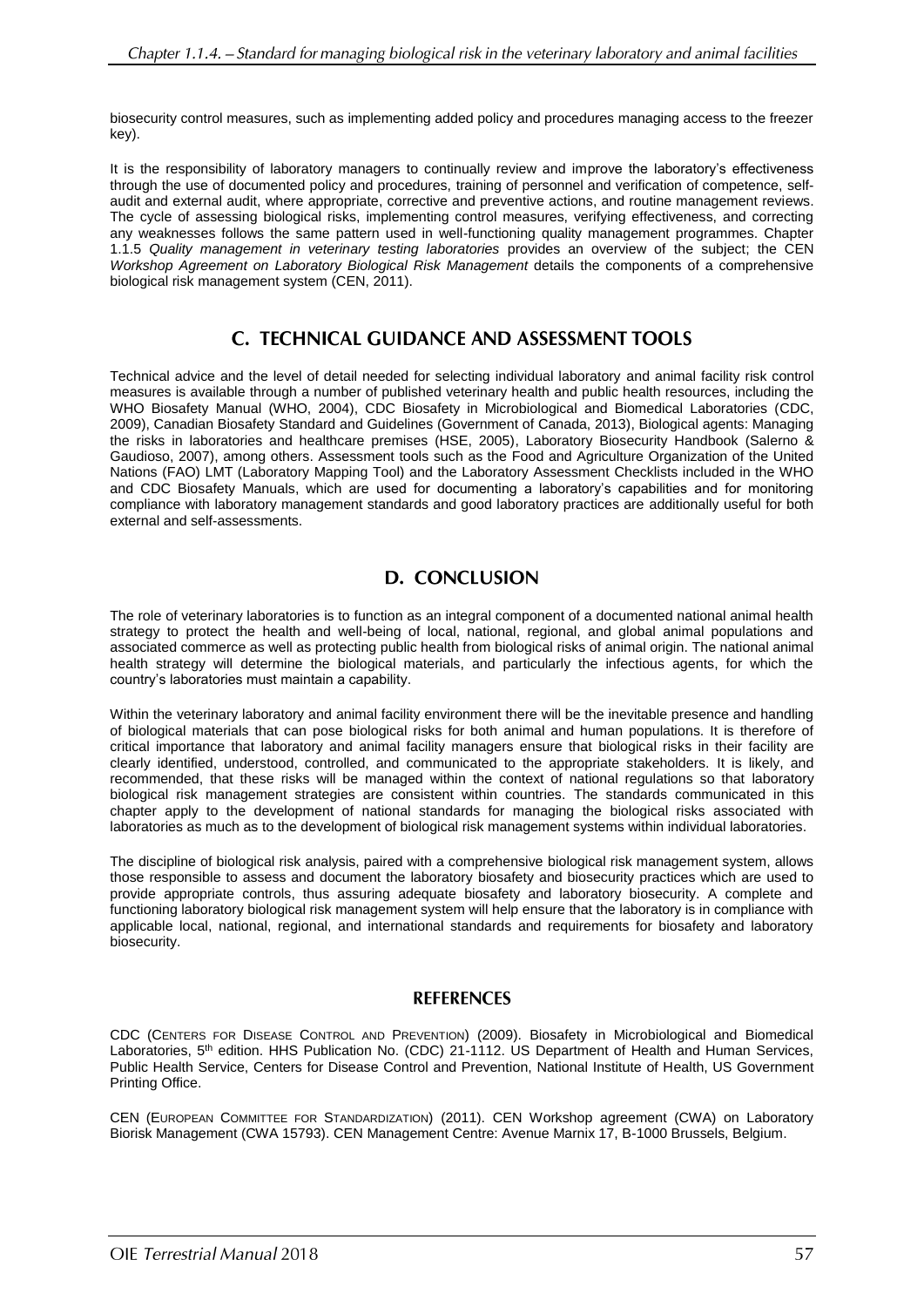CEN (EUROPEAN COMMITTEE FOR STANDARDIZATION) (2012). CEN CWA on Laboratory Biorisk Management – Guidelines for the Implementation of CWA 15793:2008 (CWA 16393). CEN Management Centre: Avenue Marnix 17, B-1000 Brussels, Belgium.

COVELLO V.T. & ALLEN F. (1988). *Seven Cardinal Rules of Risk Communication*. US Environmental Protection Agency, Office of Policy Analysis, Washington, DC, USA.

GOVERNMENT OF CANADA (2013). Canadian Biosafety Standards and Guidelines, First Edition. Ottawa, Ontario, Government of Canada.

HSE (HEALTH AND SAFETY EXECUTIVE, UNITED KINGDOM) (2005). Biological agents: Managing the risks in laboratories and healthcare premises. Advisory Committee on Dangerous Pathogens. Available online at http://www.hse.gov.uk/biosafety/biologagents.pdf

OIE (WORLD ORGANISATION FOR ANIMAL HEALTH) (2010a). Handbook on Import Risk Analysis for Animals and Animal Products. Volume 1: Introduction and qualitative risk analysis, Second Edition. OIE, Paris, France

OIE (WORLD ORGANISATION FOR ANIMAL HEALTH) (2010b). Handbook on Import Risk Analysis for Animals and Animal Products. Volume 2: Quantitative Risk Assessment, Second Edition. OIE, Paris, France

SALERNO R.M. & GAUDIOSO J. (2007). Laboratory Biosecurity Handbook. CRC Press, Boca Raton, Florida, USA.

WHO (WORLD HEALTH ORGANIZATION) (2004). Laboratory Biosafety Manual, Third Edition. WHO, Geneva, Switzerland.

WHO (WORLD HEALTH ORGANIZATION) (2005). International Health Regulations, Second Edition. WHO, Geneva, **Switzerland** 

WOOD M. & SMITH M.W. (EDS) (1999). Health and Safety in Laboratory Animal Facilities. Royal Society of Medicine Press, London, UK.

> \* \* \*

**NB:** FIRST ADOPTED IN 1992 AS SAFETY IN THE VETERINARY MICROBIOLOGICAL LABORATORY. MOST RECENT UPDATES ADOPTED IN 2015.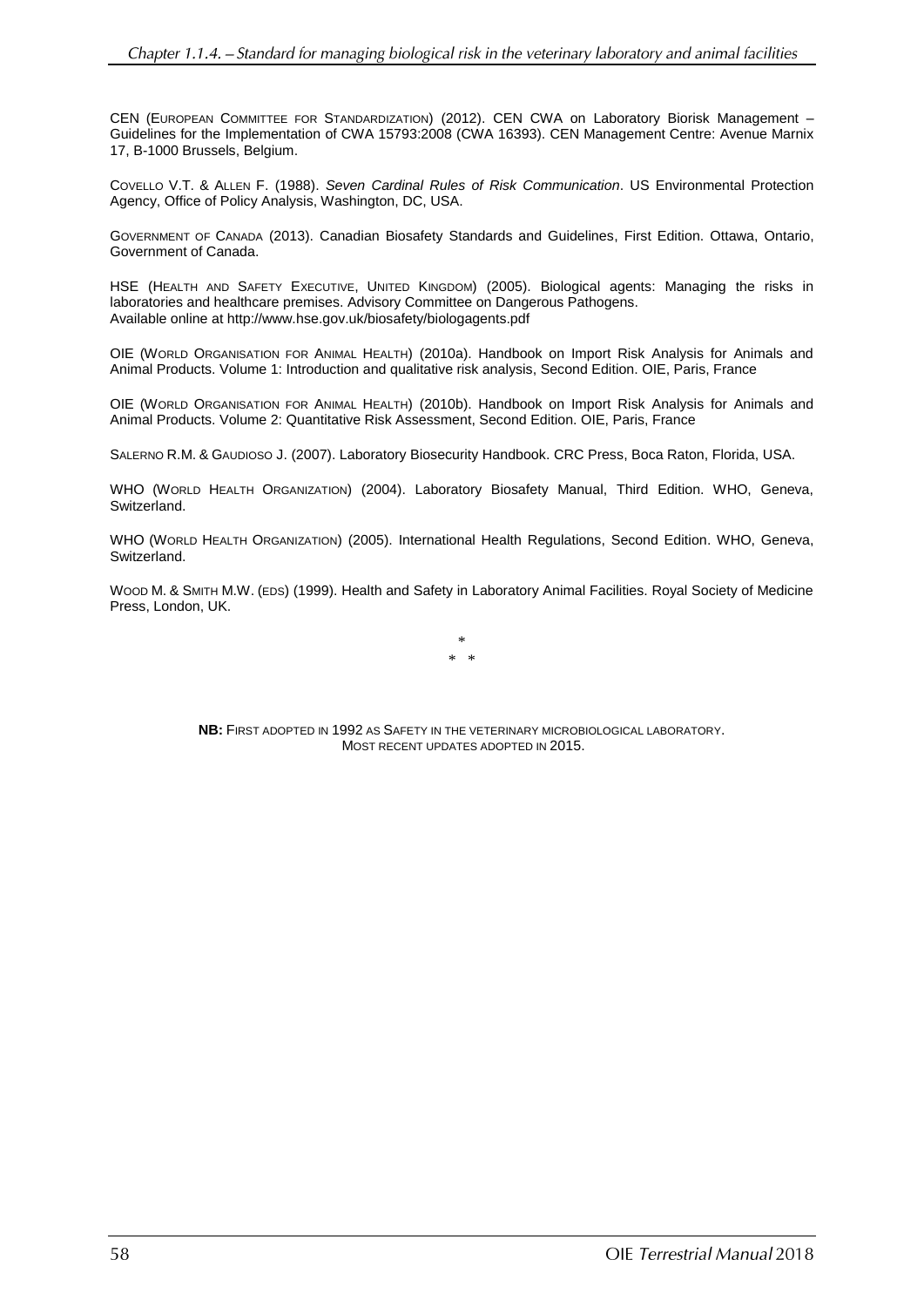# APPENDIX 1.1.4.1.

# STEPS IN BIOLOGICAL RISK ANALYSIS

- 1. Assemble a team for performing the risk assessment. Include individuals with knowledge and understanding of:
	- i) The physical and biological properties of the agent or toxin (e.g. the infectious dose, routes of infection, susceptible species, environmental survivability, etc.),
	- ii) The laboratory technologies and procedures to be used with the biological agent or toxin, associated technical competence, and laboratory facilities to be used,
	- iii) Laboratory biosafety and biosecurity practices,
	- iv) Risk analysis principles and practices.

One team member may serve multiple functions, and qualified individuals from outside of the laboratory performing the analysis may be used. The quality of the risk analysis performed is directly related to the level of knowledge and understanding provided by the team members.

- 2. Define the scope of the biological risk analysis
	- i) Biohazard Identification: identify the target biological agent or toxin. Perform a separate biological risk analysis for each relevant biological agent.
	- ii) Define the laboratory environment in which the biological agent or toxin will be used:
		- a) Identify technical procedures, methods and processes specifically to be used with the biological agent or toxin being evaluated (e.g. diagnostic specimens or reference materials, amplification in culture, centrifugation, ultrasound, pipetting, freeze–thaw, archival practices, concentrations and volumes of the biological agent or toxin, animal handling, etc.). These items define the laboratory environment relevant to the risk assessment, and document the potential sources of exposure and release from the laboratory environment.
		- b) Identify existing laboratory resources, including management and technical competencies (e.g. technical training and proficiency programmes, quality management practices, health and safety management programmes, etc.). These items document existing and potential sources of risk control.
		- c) Identify relevant laboratory facilities and associated resources (e.g. facility security, directional airflow, autoclaves, incinerators, etc.). These items document existing and potential sources of risk control.
- 3. Develop and initiate the risk communication plan. The documentation and communication of risk analyses must be clear and complete. Because risk analysis supports decision-making where there is uncertainty in predicting events, it is critical that the process be transparent, objective, and clearly presented. It is useful to begin compiling the risk analysis report at the very beginning of the analysis in order to most effectively capture all relevant information, investigation, analysis, and findings.
- 4. Identify the severity of harm associated with any exposures or release of the biohazard from the laboratory. Severity should identify human health, animal health, and economic harm that would likely result from exposure and from release of the biological agent or toxin. Note that for a single agent, the economic cost of associated disease may vary considerably between a country in which the biological agent is endemic, and a country that is free of the biological agent. Where specific morbidity, mortality, and economic estimates are available, the source and context of the information must be provided. For example, existing risk analysis performed for import or export in association with a country or region may be used as a valuable source of economic data.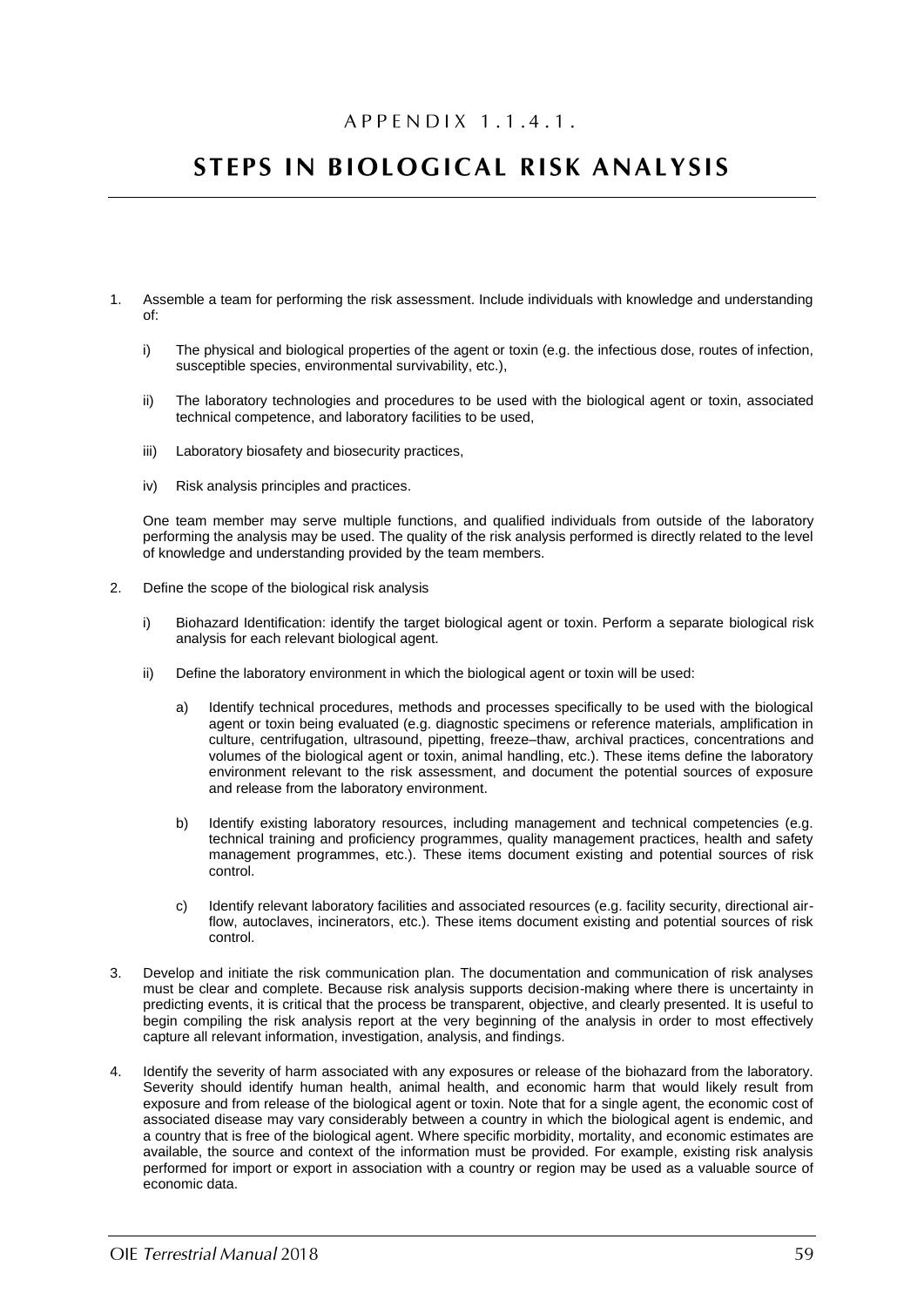- 5. Perform the biological risk assessment, assigning a likelihood ranking and a severity ranking for agent release and for exposure to susceptible animals and humans for **each** laboratory procedure involving the biological agent or toxin in the laboratory (e.g. specimen receipt, necropsy, amplification in culture, centrifugation, nucleic acid extraction, storage, archive, animal experimentation, etc.) Biosafety assessments address the likelihood and severity of inadvertent exposure and of release of the biological agent. Biosecurity assessments address theft, loss, and intentional misuse of a biological agent.
- 6. Identify appropriate risk control measures available to the laboratory, including those biosafety and biosecurity measures already in place and those which could be implemented. There are often several different control measures that when used alone or in combination can provide equivalent results at similar or widely different costs. Each biosafety and laboratory biosecurity measure or combination of measures must be evaluated independently in order to determine the relative effectiveness in reducing the overall risk of exposure and release. It is the responsibility of the laboratory managers with the local, national, and regional disease control authorities to determine the economic and logistical feasibility of different control measures and appropriately balance the risks and benefits associated with the presence and handling of the biohazard.
- 7. Document the information and approach used in the risk assessment. The documentation must be complete, including data, methods of analysis, results, discussion, explanatory notes, and conclusions, dates and responsible personnel. References should be provided when relevant scientific and laboratory data and information is used (e.g. infectious dose, routes of transmission, working concentrations, environmental stability, etc.). All assumptions used must be identified and justifications for the assumptions must be provided.
- 8. Maintain or implement the selected biological risk control measures (biosafety and biosecurity practices) in the laboratory.
- 9. Make a record of and communicate the complete risk analysis, including implementation of the biosafety and biosecurity measures to the appropriate authorities and stakeholders. There are multiple report formats and templates available for documenting risk analysis. Examples can be found in the OIE *Handbook on Import Risk Analysis for Animals and Animal Products* (OIE, 2010a; 2010b) and in the *Seven Cardinal Rules of Risk Communication* (Covello & Allen, 1988)*.*

\*  $\ddotmark$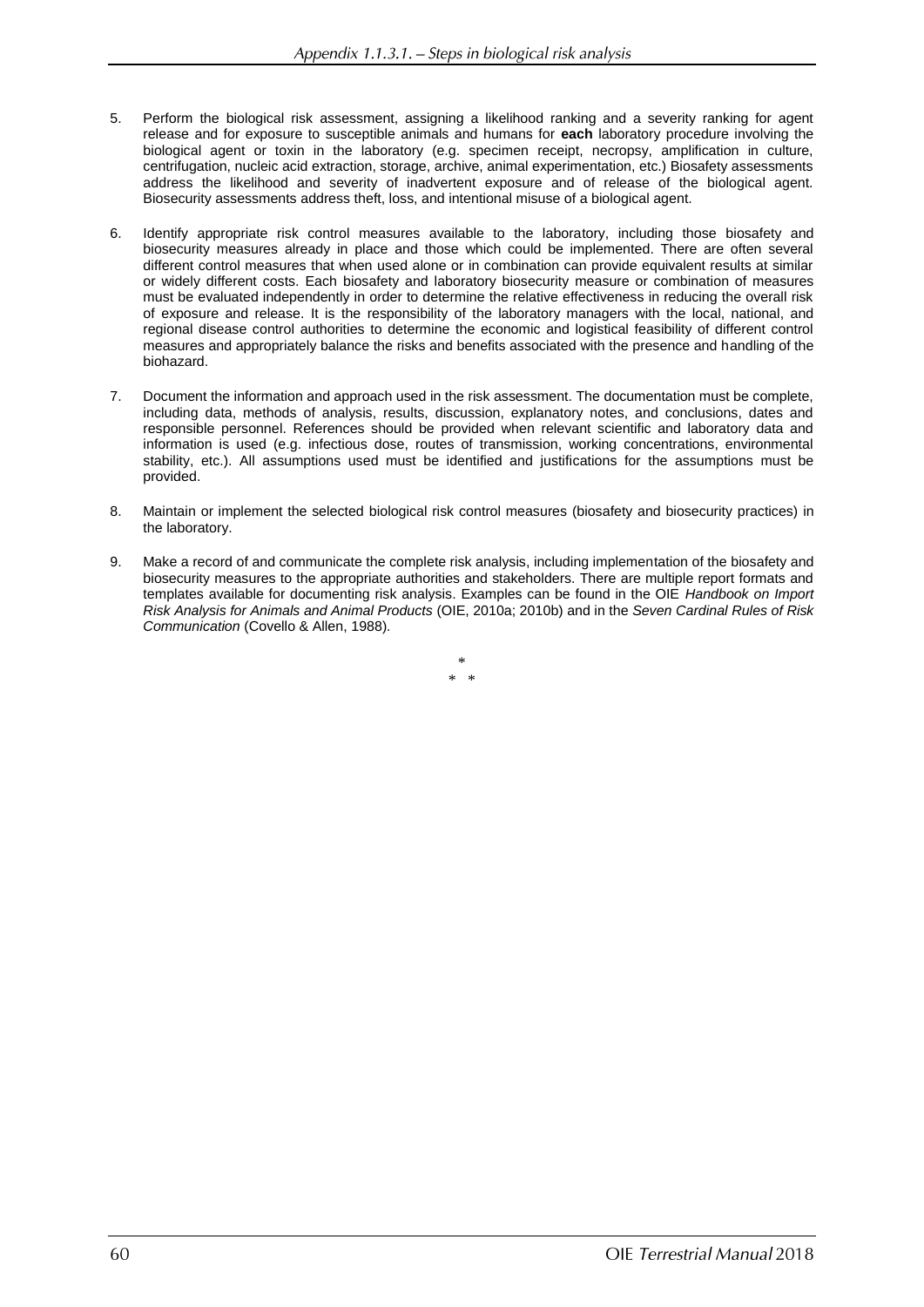# APPENDIX 1.1.4.2.

# **CONSIDERATIONS USED IN EVALUATING** AND IMPLEMENTING BIOLOGICAL RISK **CONTROL MEASURES**

Chapter 2.1.3 Managing biorisk: examples of aligning risk management strategies with assessed biorisks provides illustrative examples of agent-specific risk assessments.

| <b>Considerations used for</b><br>identifying and assessing<br>laboratory hazards                                                                                                                          | Determinant or level of risk for<br>release from laboratory or<br>exposure of staff                                                                                                                                                                                                                                                   | <b>Examples of biological risk</b><br>control measures                                                                                                                                                                                                                                                                                                                                                                                                                                                                                                                                                                                      |
|------------------------------------------------------------------------------------------------------------------------------------------------------------------------------------------------------------|---------------------------------------------------------------------------------------------------------------------------------------------------------------------------------------------------------------------------------------------------------------------------------------------------------------------------------------|---------------------------------------------------------------------------------------------------------------------------------------------------------------------------------------------------------------------------------------------------------------------------------------------------------------------------------------------------------------------------------------------------------------------------------------------------------------------------------------------------------------------------------------------------------------------------------------------------------------------------------------------|
| Epidemiology of the biological agent;<br>routes of transmission, including<br>aerosol, direct contact, fomites,<br>vectors; infectious dose, susceptible<br>species, and likely extent of<br>transmission. | Route(s) of transmission determines<br>possible mechanisms for exposures or<br>release from a laboratory.                                                                                                                                                                                                                             | Different routes of transmission require<br>specific mitigation measures:<br>- Aerosols: use of primary containment<br>(e.g. biosafety cabinets), good<br>microbiological technique (GMT), air<br>filtration, directional airflow.                                                                                                                                                                                                                                                                                                                                                                                                          |
| Origin of the agent outside the host.                                                                                                                                                                      | Origin of samples: specimens derived<br>from wildlife may contain human or<br>animal pathogens not normally<br>encountered. Geographical source of<br>specimens.                                                                                                                                                                      | -Surface contamination: disinfection,<br>PPE including clothing and gloves,<br>showering out of the laboratory.<br>-Solid and liquid waste: waste treatment<br>measures (e.g. autoclaving, chemical)<br>-Fomites and materials exiting the<br>laboratory: decontamination strategies                                                                                                                                                                                                                                                                                                                                                        |
| May cause human or animal<br>disease;<br>Severity of harm for laboratory<br>workers, public health, and animal<br>health.                                                                                  | Severe: potentially fatal disease,<br>treatment or prophylaxis generally not<br>available.<br>Human: high individual or community<br>risk.<br>Animal: exotic or enzootic, subject to<br>official control and that have high risk of<br>spread from the laboratory into the<br>environment and national/regional<br>animal population. | Avoid release of the agent using a<br>combination of administrative,<br>operational, and engineering controls,<br>and PPE. Considerations include<br>stringent measures for biocontainment,<br>decontamination and disinfection,<br>redundancy of control measures used,<br>GMT; mandatory training and<br>competency for workers; mandatory<br>employee health reporting programmes;<br>mandatory laboratory security policies<br>and procedures: redundancy of control<br>measures, access control, due diligence<br>in authorising personnel, inventory of<br>seed and working stocks, intrusion<br>detection, emergency response plans. |
|                                                                                                                                                                                                            | Moderate: effective prophylaxis and<br>treatments are generally available, but<br>may be variable in effectiveness.<br>Human: high individual risk, low<br>community risk.<br>Animal: exotic or enzootic, subject to<br>official control and have moderate risk of<br>spread from the laboratory.                                     | Use a combination of administrative,<br>operational, and engineering controls<br>and PPE. Considerations include GMT<br>such as effective infection control<br>procedures, decontamination and<br>disinfection, use of PPE and biosafety<br>cabinets; employee health programmes<br>(e.g. vaccination when relevant, health<br>reporting); mandatory training and<br>competency for workers; laboratory<br>security policies and procedures. Access<br>controls, escort for unauthorised<br>individuals, inventory of seed stocks.                                                                                                          |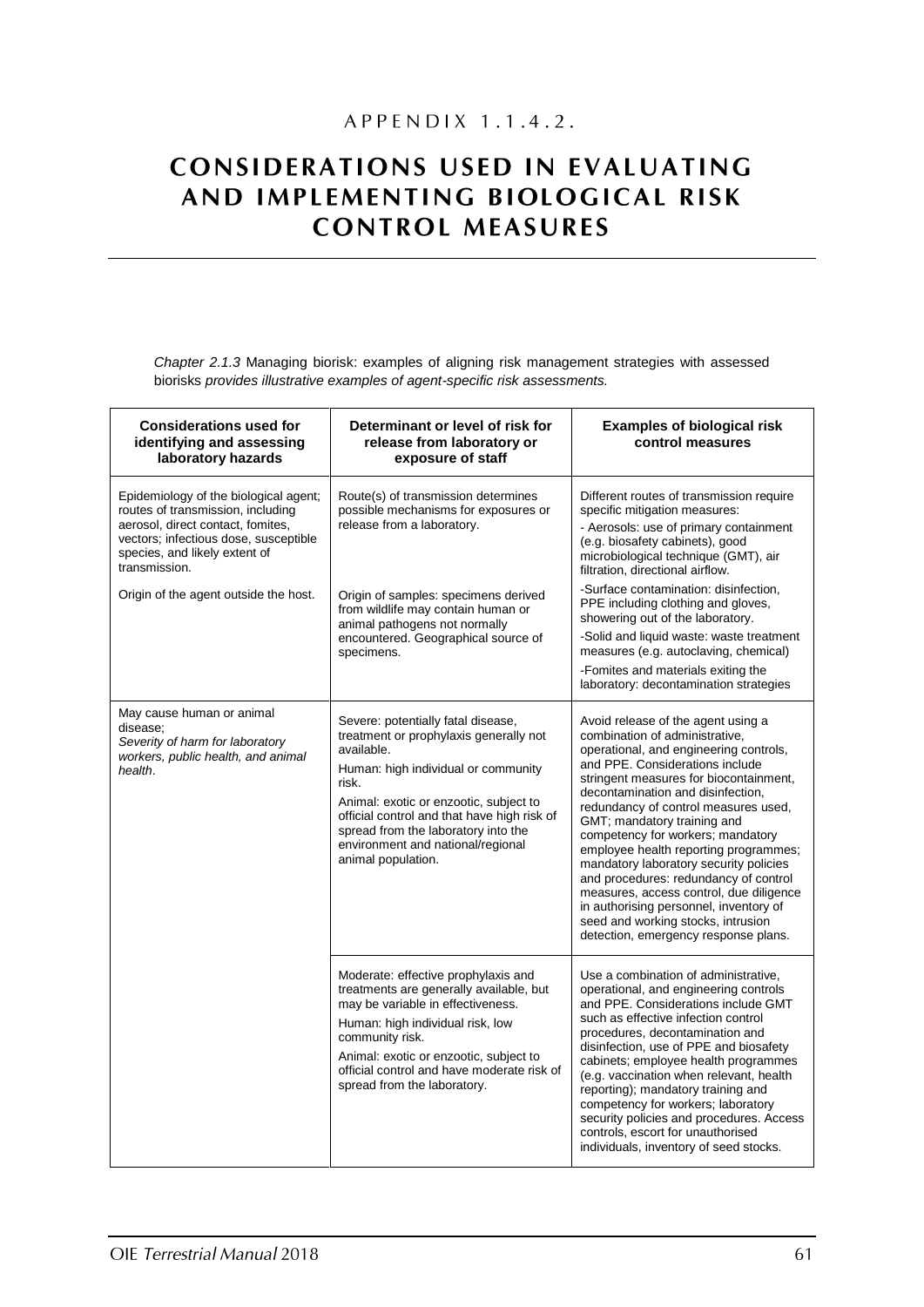| <b>Considerations used for</b><br>identifying and assessing<br>laboratory hazards                                                                                                                                                                                                                                    | Determinant or level of risk for<br>release from laboratory or<br>exposure of staff                                                                                                                                                                                                                                                                             | <b>Examples of biological risk</b><br>control measures                                                                                                                                                                                                                                                                                                                                                                                                                                                                                                                                                                                            |
|----------------------------------------------------------------------------------------------------------------------------------------------------------------------------------------------------------------------------------------------------------------------------------------------------------------------|-----------------------------------------------------------------------------------------------------------------------------------------------------------------------------------------------------------------------------------------------------------------------------------------------------------------------------------------------------------------|---------------------------------------------------------------------------------------------------------------------------------------------------------------------------------------------------------------------------------------------------------------------------------------------------------------------------------------------------------------------------------------------------------------------------------------------------------------------------------------------------------------------------------------------------------------------------------------------------------------------------------------------------|
|                                                                                                                                                                                                                                                                                                                      | Low: effective prophylaxis and<br>treatments are available.<br>Human: moderate individual risk, low<br>community risk.<br>Animal: either exotic or enzootic, subject<br>to official control and have low risk of<br>spread from the laboratory.<br>Human: no or low individual and<br>population risk.<br>Animal: enzootic, not subject to official<br>control. | Considerations include routine use of<br>GMT such as decontamination and<br>disinfection, effective infection control<br>procedures including use of dedicated<br>laboratory clothing, biosafety cabinets;<br>basic training and competency for<br>workers. Waste management, including<br>disinfection of laboratory wastes.<br>Considerations include routine use of<br>good microbiological practices (see<br>Section B.3 of this chapter).                                                                                                                                                                                                    |
| Impacts associated with animal<br>population morbidity and mortality,<br>and associated economic<br>consequences (e.g. trade, food<br>security, costs of disease control<br>and movement controls, destocking<br>or vaccination) dependent on<br>whether the agent is exotic or<br>endemic to the country or region. | Severe: Unacceptable costs nationally.                                                                                                                                                                                                                                                                                                                          | Avoid release of the biological agent<br>using a combination of administrative,<br>operational, and engineering controls,<br>and PPE. Considerations include<br>stringent biocontainment measures;<br>specific features that are warranted by<br>route(s) of exposure; PPE; GMT,<br>decontamination and disinfection,<br>primary containment systems;<br>mandatory training and competency;<br>mandatory laboratory security policies<br>and procedures: redundancy of control<br>measures, access control, due diligence<br>in authorising personnel, inventory of<br>seed and working stocks, intrusion<br>detection, emergency response plans. |
|                                                                                                                                                                                                                                                                                                                      | Moderate: financial costs assessed on a<br>case-by-case basis.                                                                                                                                                                                                                                                                                                  | Use a combination of administrative,<br>operational, and engineering controls,<br>and PPE. Considerations include GMT<br>such as decontamination and<br>disinfection, effective infection control<br>procedures including the use of PPE,<br>and biosafety cabinets; air and effluent<br>control; mandatory training and<br>competency, laboratory security: access<br>controls, escort for unauthorised<br>individuals, inventory of seed stocks.                                                                                                                                                                                                |
|                                                                                                                                                                                                                                                                                                                      | Low: financial impact at manageable or<br>existing levels.                                                                                                                                                                                                                                                                                                      | Considerations include GMT such as<br>decontamination and disinfection.<br>effective infection control procedures<br>including use of laboratory clothing and<br>biosafety cabinets; basic training and<br>competency.                                                                                                                                                                                                                                                                                                                                                                                                                            |